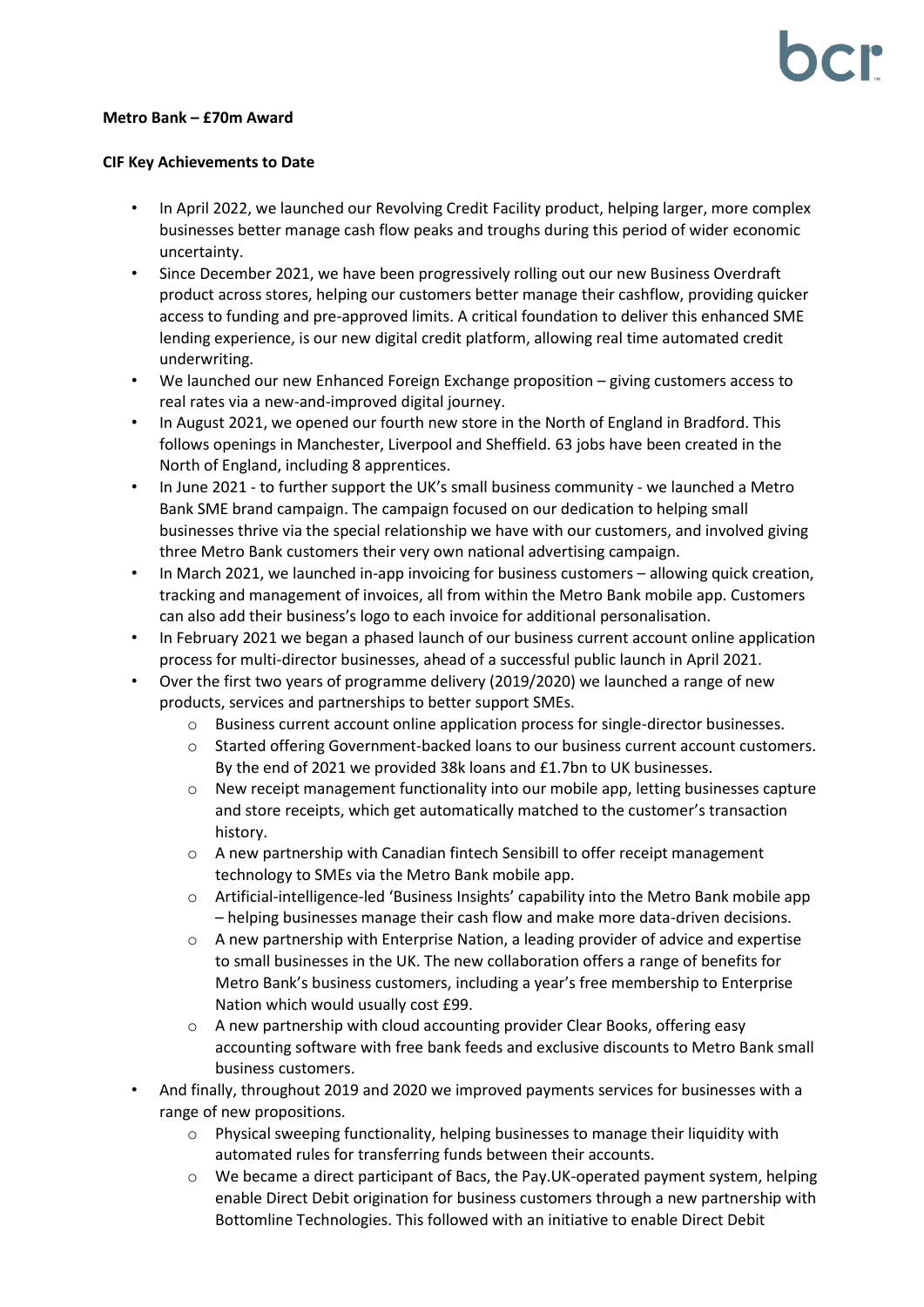origination, letting business customers create, automatically collect, and manage payments with their own customers via Direct Debit.

- $\circ$  'MCash' our new on-demand cash collection and delivery service to support the 4.2 million UK SMEs that rely on cash.
- $\circ$  Trade Services capabilities offering Letters of Credit and Documentary Collections.

# **Assessment Period 12 (January 1 st, 2022 – March 31st, 2022)**

These Public Commitments are based on Metro Bank's Revised Business Case which was approved in January 2021. The former Public Commitments, including rationale for the changes can be viewed [here.](https://bcr-ltd.com/wp-content/uploads/2021/02/Metro-Bank-PLC-Public-Commitment-Update_Q420v1.0.pdf)

**COMMITMENT 1: WE WILL RADICALLY TRANSFORM THE UK SME BANKING EXPERIENCE**  - **Our unique model is able to combine growth with remarkable levels of service quality. We're committed to staying in the top 2 for customer service in the CMA service ratings.** - **At current rates, Metro Bank business banking customers are 30% more satisfied than the industry average.** 

- Metro Bank was ranked third for overall service quality for businesses in the most recent CMA service rankings (February 2022), following the introduction of Starling Bank.
- Whilst commitment 1 is currently not on track as a result, we remain committed to achieving the targeted position of the top 2 for customer service. For added context we continue to be ranked number 1 for services in branches and business centres, as well as the highest rated high street bank for overall service quality for personal and business customers.

## **COMMITMENT 2: WE WILL PROVIDE A "METRO MULTIPLIER" TO C&I FUNDING**

**- Metro Bank will spend ~£2 of its own funds for every pound it receives from the Capability & Innovation Fund.** 

**- This committed co-investment will ensure that the C&I funds have real impact, helping more SMEs benefit from better service and market-leading digital innovations and capabilities that bit sooner.** 

- Commitment 2 is complete.
- Metro Bank has invested the required amount (over £140m) to meet the commitment of spending ~£2 of its own funds for every pound it receives from the Capability & Innovation Fund.

## **COMMITMENT 3: WE WILL OPEN 15 NEW METRO BANK STORES IN THE NORTH BY THE END OF 2025**  - **C&I funds will be used to fund frontline roles for 18 months to provide SMEs with the support and service they need**

- **Metro Bank will pay for all store capital costs.**
- **All our stores will be open 7 days a week, early and late, offer in-store debit and credit card printing, safe deposit boxes and access to a Local Business Manager.**
- Commitment 3 is on track.
- We have 4 stores now open in the North, with 11 remaining to meet our public commitment.

## **COMMITMENT 4: IN DELIVERING OUR PLANS WE WILL CREATE ~300 NEW JOBS IN THE NORTH** - **When combined with our Metro Multiplier, C&I funding will directly support the creation of ~300 high quality jobs in the North by 2025.**

- **C&I funding will also support the creation of ~50 new apprenticeship roles in the North by 2025.** 

- Commitment 4 is on track.
- 63 colleagues, at the end of March 2022, are working in the Metro Bank stores in the North, and so far, 9 apprentices have joined the Bank. Reduced store activity during the pandemic has led to a slower rate of job creation than originally planned.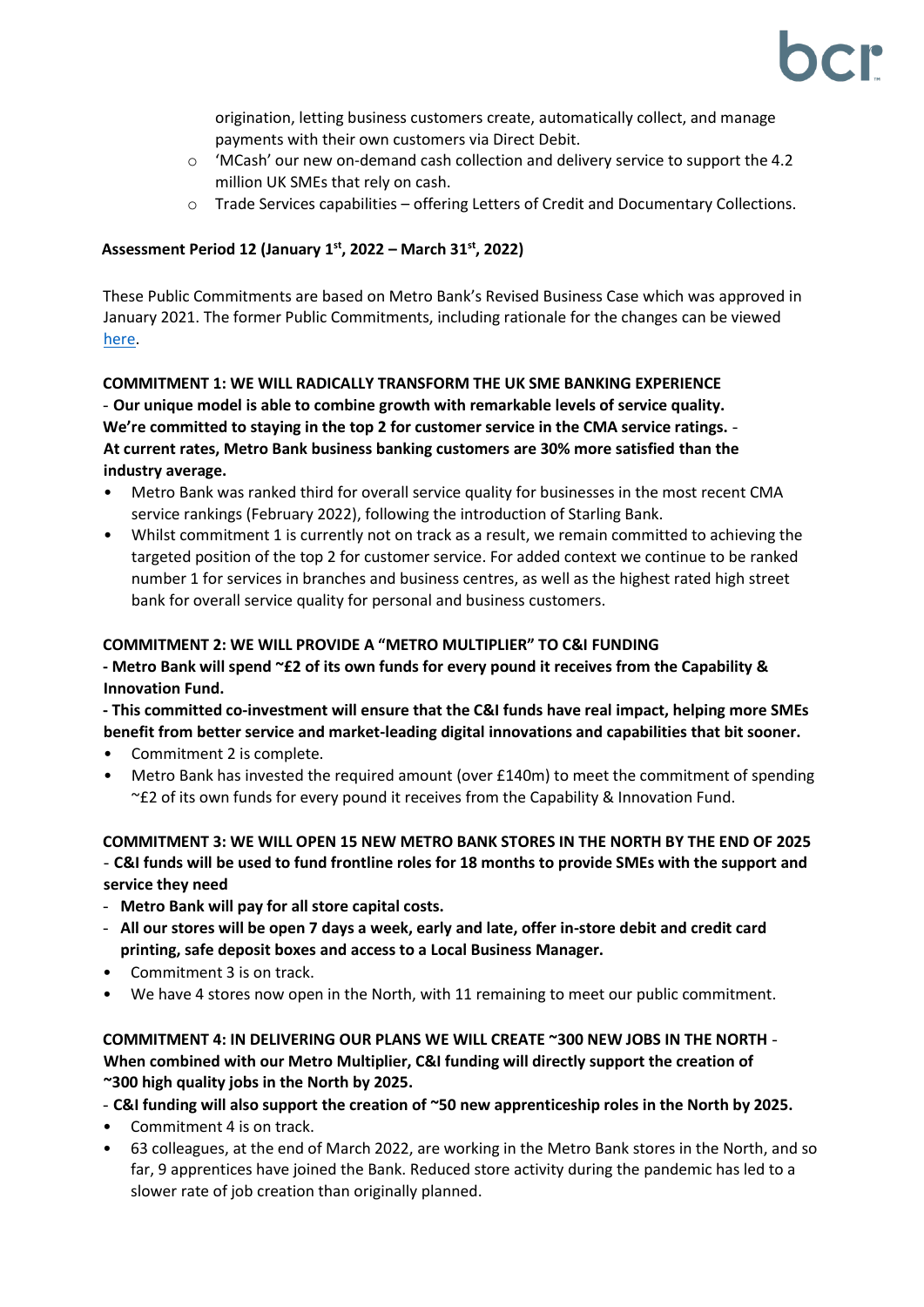## **COMMITMENT 5: WE WILL BUILD A RANGE OF GAME-CHANGING DIGITAL CAPABILITIES TO HELP SMEs THRIVE**

**- In 2019 we launched an artificial-intelligence led insights capability for SMEs using our mobile app, helping them to understand their cash flow and forthcoming payment obligations better.** 

**- In 2019 we launched a mobile cash pick up and drop off service, ensuring SMEs can save time managing their cash.** 

**- Starting in 2020 and completing in 2021 we will launch a truly straight-through business current account online application, enabling 100% of SMEs in the UK to benefit from the Metro Bank experience.** 

**- In 2021 we will enable SMEs to manage bookkeeping, invoicing and receipts via mobile and online banking and help them link to their favourite cloud accounting platform.** 

**- By 2023 we will offer SMEs the UK's first end-to-end payments and accounts receivable solution that automatically reconciles with cloud accounting services, allowing businesses to get paid faster and save time.** 

- This commitment is partly on track.
- We have made good progress on commitment 5, launching artificial-intelligence led insights capability for SMEs using our mobile app, a mobile cash pick up and drop off service (this is currently under review based on latest market developments) and our new online account opening journey.
- We did not meet the 2021 target date for API-enabled integration with a range of leading cloud accounting providers, but now plan to launch in May 2022.
- The end-to-end payments and accounts receivable solution is on track to start development in 2022 and be available to customers in 2023.

# **COMMITMENT 6: WE WILL BUILD THE CAPABILITIES NECESSARY TO SUPPORT LARGER AND MORE COMPLEX SMEs**

**- Starting in 2019 we began to enhance our trade finance and foreign exchange capabilities to ensure that the 14% of SMEs that trade internationally can access the finance products they need to grow. - In 2020 we offered SME customers the ability to accept direct debits, supporting the 12% of SMEs that rely on subscriptions and membership revenue from customers.** 

**- In 2020 we also delivered balance sweeping capabilities to help SMEs better manage their liquidity. - In 2021 we will deliver a new SME overdraft proposition and a new Small Business Loan platform to ensure SMEs can get access to the finance they need in a matter of minutes.** 

**- This will be followed in 2021 by a new Revolving Credit Facility proposition.** 

**- In 2022 we will offer a market-leading commercial credit card proposition, offering SMEs a full suite of customisable limits and controls.** 

- This commitment is partly on track.
- We have made good progress on commitment 6, launching new capabilities across foreign exchange, trade services, accepting direct debits and balance sweeping.
- In December 2021, we started the rollout of our new Business Overdraft product in stores, helping our customers better manage their cashflow, providing quicker access to funding and preapproved limits.
- We also launched our new digital credit platform in December 2021, allowing real time automated credit underwriting - a critical foundation to deliver an enhanced SME lending experience.
- We remain focused on meeting the borrowing needs of our customers, which have changed significantly following the COVID pandemic and resulting Government lending schemes, in which Metro Bank has supported UK businesses. Prioritisation of Government lending schemes has impacted the pace of development on Small Business Loans and, with the change in customer needs and lessons taken from the deployment of Government lending schemes, we have taken the decision to change the way we deliver this product. This change of approach will lead to delays with delivery into 2023.